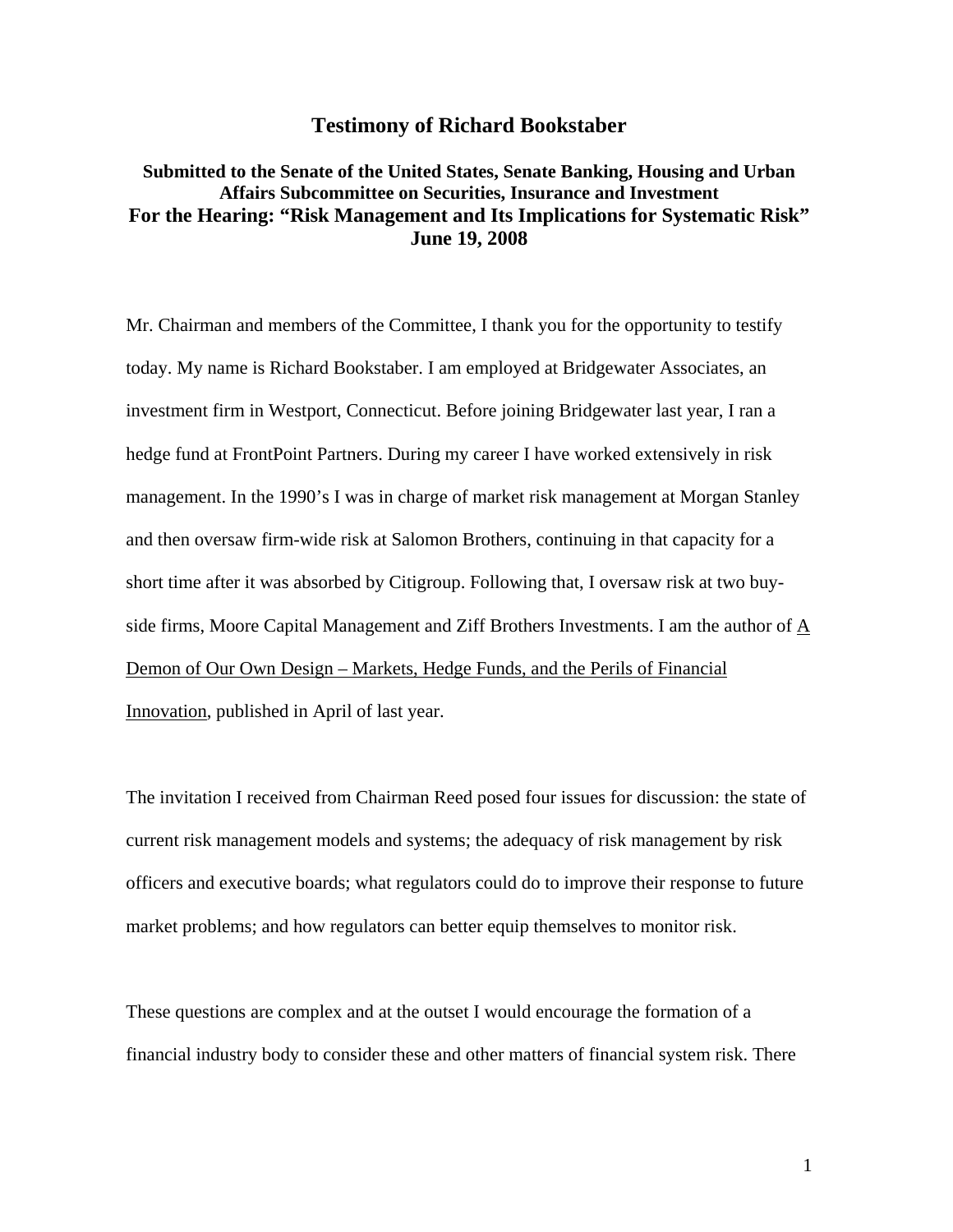is the risk that burdensome controls will push some financial institutions off-shore and thus limit the reach of the government response to futures crises.

I would now like to address each of these questions in turn.

# **The state of current models and systems for measuring risk management**

Large financial institutions, and I would include not just commercial and investment banks but large hedge funds as well, evaluate the risk of their portfolios on a daily basis. They use standard metrics such as value at risk, decompose their exposures into tranches of maturity and credit exposure and perform daily stress tests on their derivative positions. The systems and models they employ for these tasks are well developed; they are adequate for the risks they are designed to measure.

The problem is that the systems are not designed to measure – and in the current state of the world perhaps cannot be designed to measure – the risks we care the most about: the risks related to market crises. The best we can do at this point is recognize, as my current firm does, that these risks can only be dealt with by having those with true market insight and experience apply common sense rules that overlay the traditional risk metrics.

To understand the limitations of current risk models and systems, we need to understand how market crises develop. Consider as an example a highly leveraged firm that has a sizable position in a market that is under stress. The firm faces losses and its collateral drops to the point that its lenders force it to start selling. This selling leads to a further drop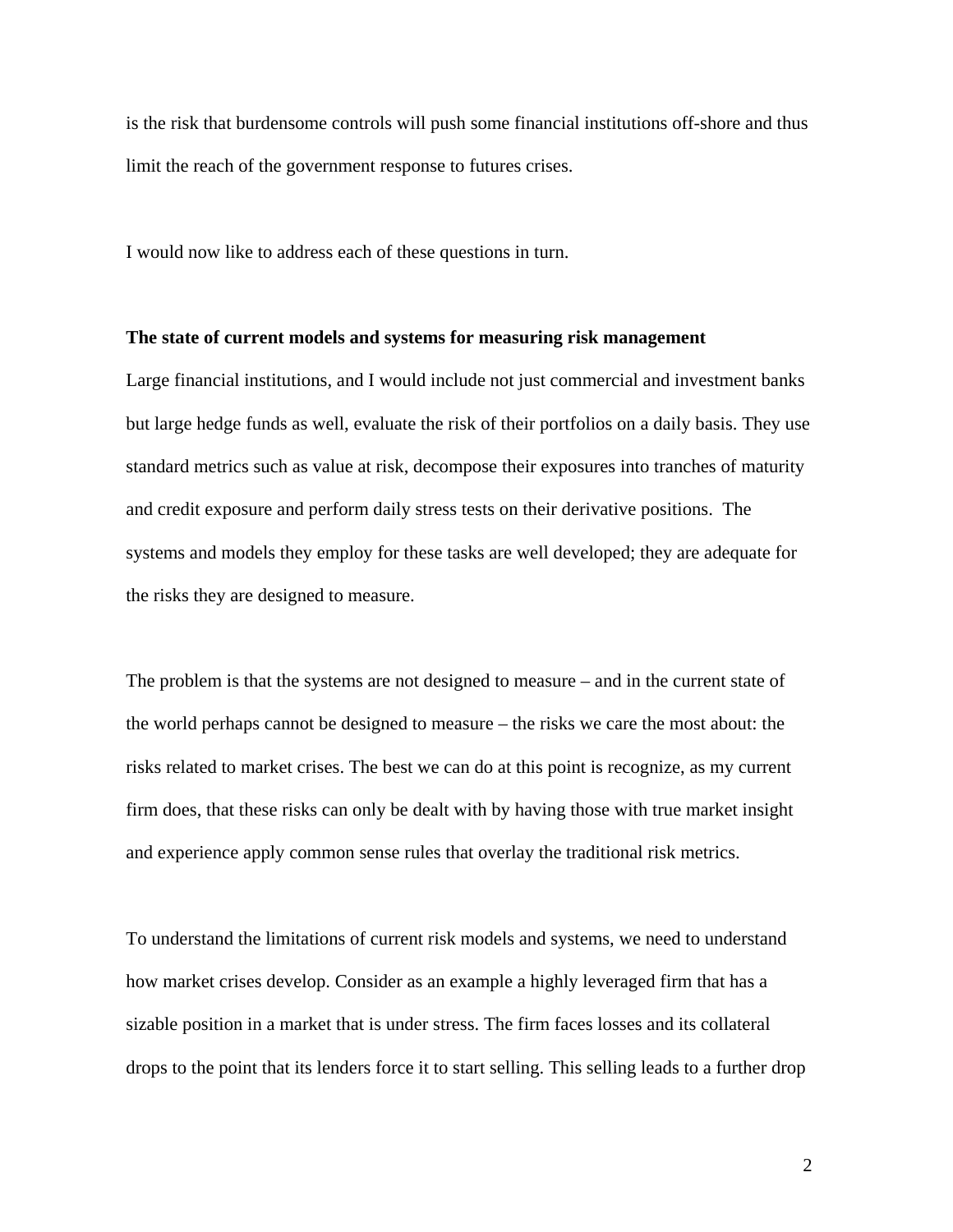in the market, which leads the collateral to decline still further, forcing yet more sales. This downward cycle reduces liquidity in the market, so the fund manager must look to sell positions he might be holding in other markets. This selling drops prices in these other markets, and highly leveraged funds with exposure in these markets are then forced to sell. And thus the cycle propagates. The result is that the stresses in the first market end up devastating another unrelated and perfectly healthy market.

As a simple example of the unlikely yet powerful linkages that can occur from this sort of dynamic, consider the silver collapse in 1980. The decline in the silver market brought the cattle market down with it. The improbable linkage between silver and cattle occurred because the Hunt brothers needed to raise capital to post margin as their silver positions declined, and to do so they sold off cattle positions.

As another example, the LTCM crisis in 1998 was precipitated by the default in the Russian debt market, even though LTCM did not have substantial positions in Russia. But some of those who did also had positions in markets where LTCM was active. When they were forced to sell in these markets, LTCM was caught up in the downward spiral. Many of these markets, such as the market for Danish mortgage bonds, had nothing to do with Russia, save for the fact that they were in the crosshairs of the same leveraged investors that were holding Russian debt exposure.

The point is that when it comes to risk management during market crises, the usual economic linkages and historical market relationships do not matter. Rather, what matters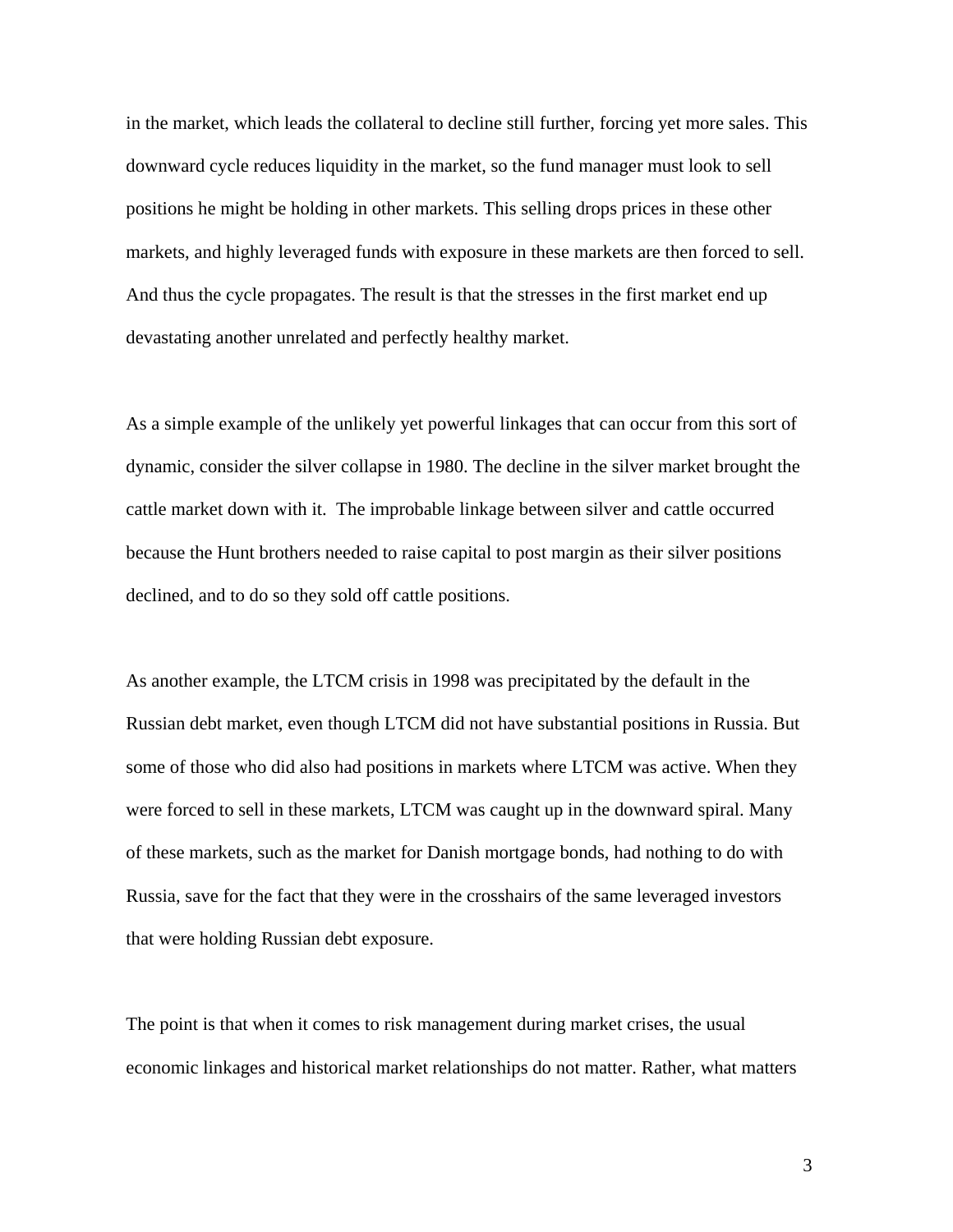is who owns what, who is under pressure to liquidate and what else they own. These dynamics are not part of institutions' risk management models, and indeed I do not believe at present that they can be. And more troubling, as I will discuss below, the requisite data are not even available for regulators to evaluate this type of risk.

# **The adequacy of risk management by risk officers and executive boards**

Whatever the limitations of the risk models and systems, these were not the culprits in the case of the multi-billion dollar write-downs over the past year. These positions were patently visible; no models or detective work were needed. Furthermore, it was clear that the inventory was not liquid and that its market value was uncertain. So I do not believe the failure was from inadequacies in the risk management systems themselves.

Indeed, what occurred leaves me scratching my head; it is hard to understand how this risk was missed. How can a risk manager see inventory grow from a few billion to ten billion and then to thirty or forty billion and not react by forcing that inventory to be brought down? I can only surmise where the failure occurred: my view is that it was a failure of management. The risk managers did not have the courage of their conviction to insist on the reduction of this inventory, or the senior management was not willing to heed their demands.

If my supposition is correct, then more must be required of the risk manager than monitoring and understanding the risks. He also must have the willingness and independence to force issues up the chain of command. Furthermore the CEO must have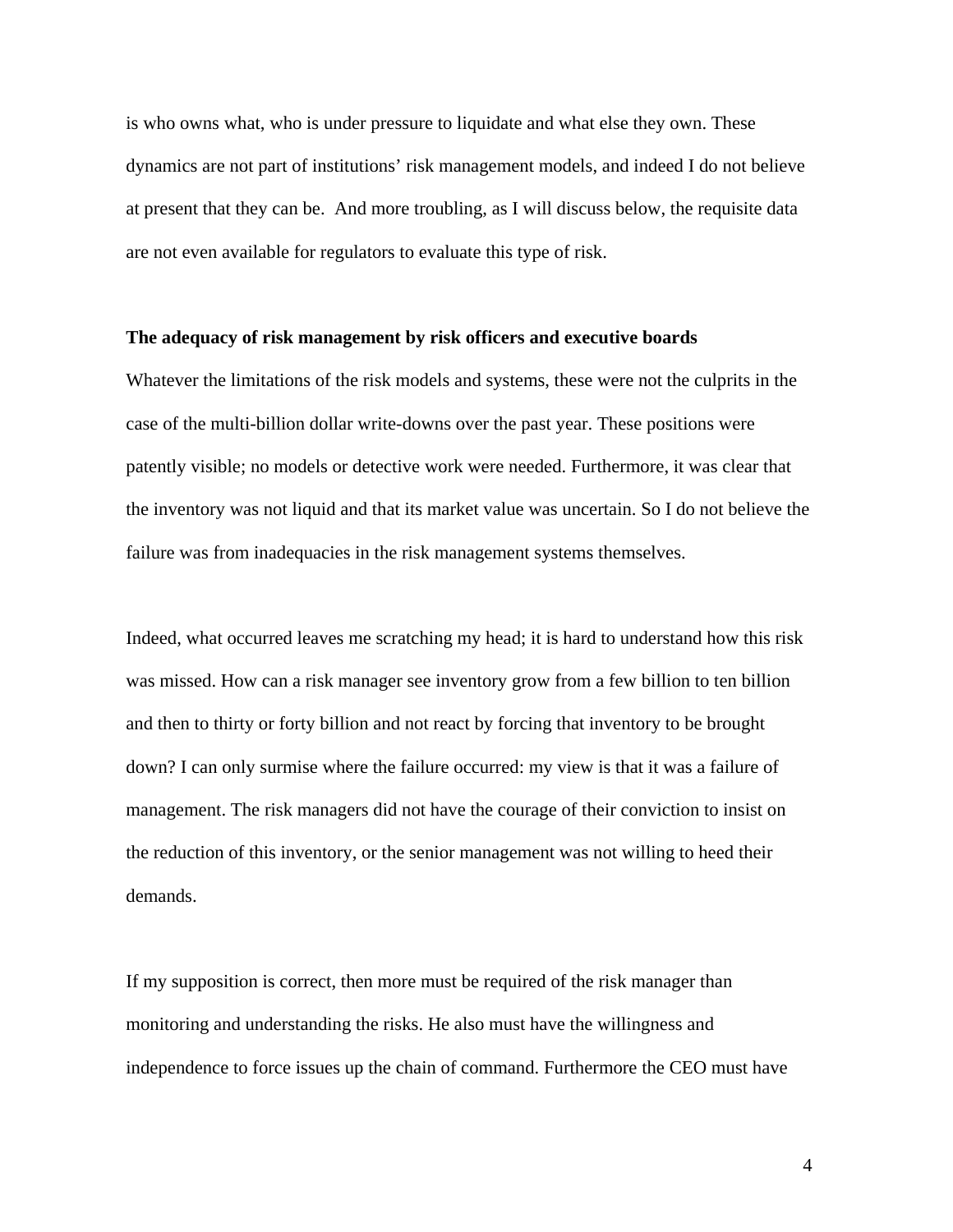the capacity to assess the risk manager's advice and have the willingness to take bold action.

Adequacy in these dimensions requires the correct incentives, extending up from the risk manager to the CEO and the Board. As we know, often management incentives are akin to the trader's option – where the trader is rewarded handsomely if he turns a profit and simply walks away if he loses. We must move away from such one-sided incentives for senior management. Otherwise those who are responsible for protecting the firm from unwarranted risks will have incentives more closely aligned with those of a risk taker.

#### **What regulators could do to improve their response to future problems in the market**

I consider this question with some trepidation, because the risks of ill-conceived regulations are potentially greater than no regulation. So any suggestion by me or anyone else should be weighed by a task force of knowledgeable parties from across a spectrum of financial institutions to assess the potential implications. Keeping this in mind, I would like to put forward two proposals for consideration:

# Establish a liquidity provider of last resort

In my October 2, 2007 testimony to the House Financial Services Committee I proposed "the government maintain a pool of capital at the ready to be the liquidity provider of last resort, to buy up assets of firms that are failing". The Federal Reserve's action with respect to Bear Stearns is along the lines of this proposal.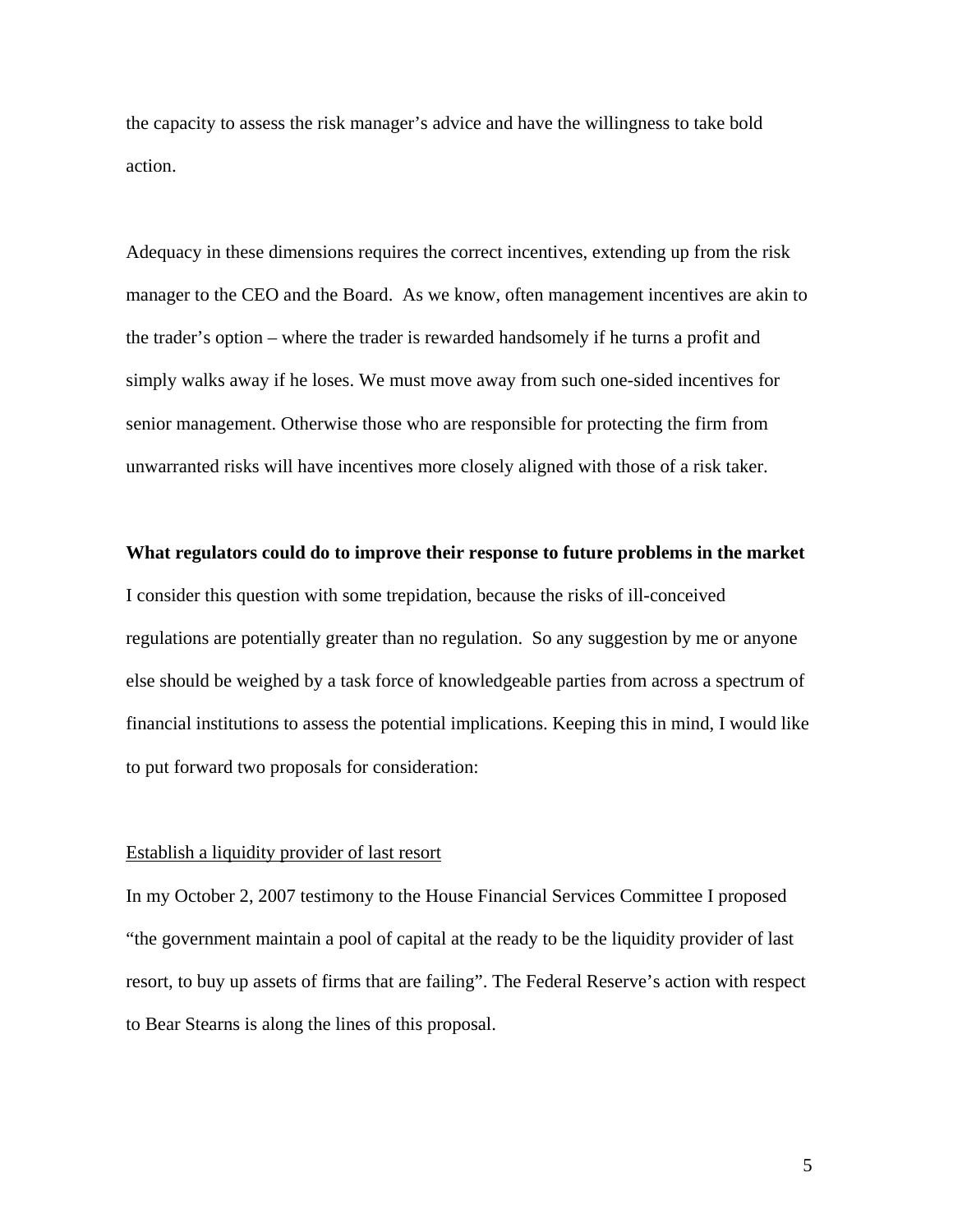The reason for the government to act as a liquidity provider of last resort is that by taking rapid and decisive action to infuse liquidity, regulators may break the cascade of an emerging crisis and curb a systemic threat,. We have had a number of successes though this route. The LTCM failure saw its systemic effects forestalled by the Federal Reserve's actions in bringing together a bank consortium and having them stop the demand for sales to meet collateral. In the recent case of Bear Stearns, the action of the Federal Reserve infused liquidity and instilled confidence in the marketplace at a critical juncture.

The concept of a liquidity provider of last resort has already has been employed successfully by the private sector. The large hedge fund Citadel has used its capital to buy up the assets of other hedge funds that were in distress, in one case with the failure of Amaranth and again with the failure of Sowood. Citadel's actions did not bail out the failing firms; the firms still went out of business. But its actions forestalled positions being thrown into a jittery, uncertain market, and thereby prevented the failure of the one firm from cascading out to have a systemic effect.

I hasten to emphasize that if the government considers formalizing a role of this type, a liquidity provider of last resort to buy up assets of firms that are failing, it will not be stepping into the business of bailouts. There is no moral hazard problem because the firm will still fail. But the collateral damage will be contained; the market will not go into crisis, the dominos will not fall. And just as Citadel did in the cases mentioned above, the taxpayer would have good odds of pocketing some profits.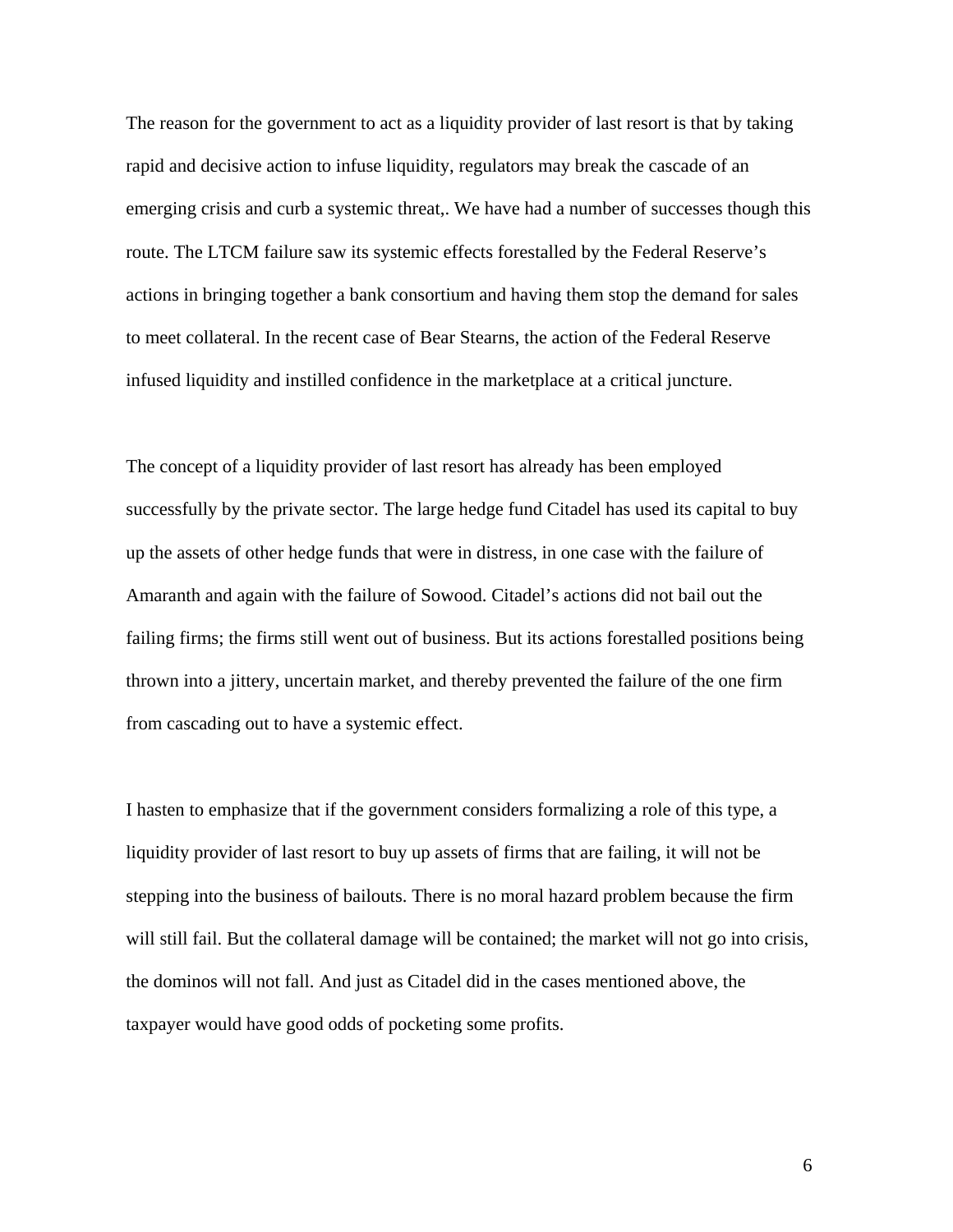# Rethink the application of mark-to-market accounting

Marking positions to market is intended to price the positions according to what they would be worth if they were sold at the present time. The mark-to-market concept loses its meaning when applied to large positions during periods of market crisis. Indeed, in times of crisis mark-to-market accounting might even be destabilizing.

In a crisis the market is drained of liquidity. Many who otherwise would be natural buyers are facing large loses, yet others are running for the sidelines. In this situation a mark-tomarket price is next to meaningless. If a financial institution has a large inventory of positions, it could not sell it at the market price. The price of the most recent sale in the market, which might have occurred through a trade of a few million dollars, will bear no resemblance to the price at which an institution could unwind positions – positions that might amount to tens of billions of dollars – when the market is in an illiquid state. And the financial institution might have no intention of selling, in which case the crisis-induced fire sale price bears no relationship to what the positions will be worth if held longer term.

Pricing inventory on a mark-to-market basis can be destabilizing. It might force yet more assets into the market because the institution might appear below a regulatory capital limit or need to satisfy covenants of its creditors. It might erode the market's confidence in the viability of the institution. In such cases the mark-to-market accounting will cause the crisis to become more severe.

I suggest regulators investigate the systemic risk implications of mark-to-market accounting rules.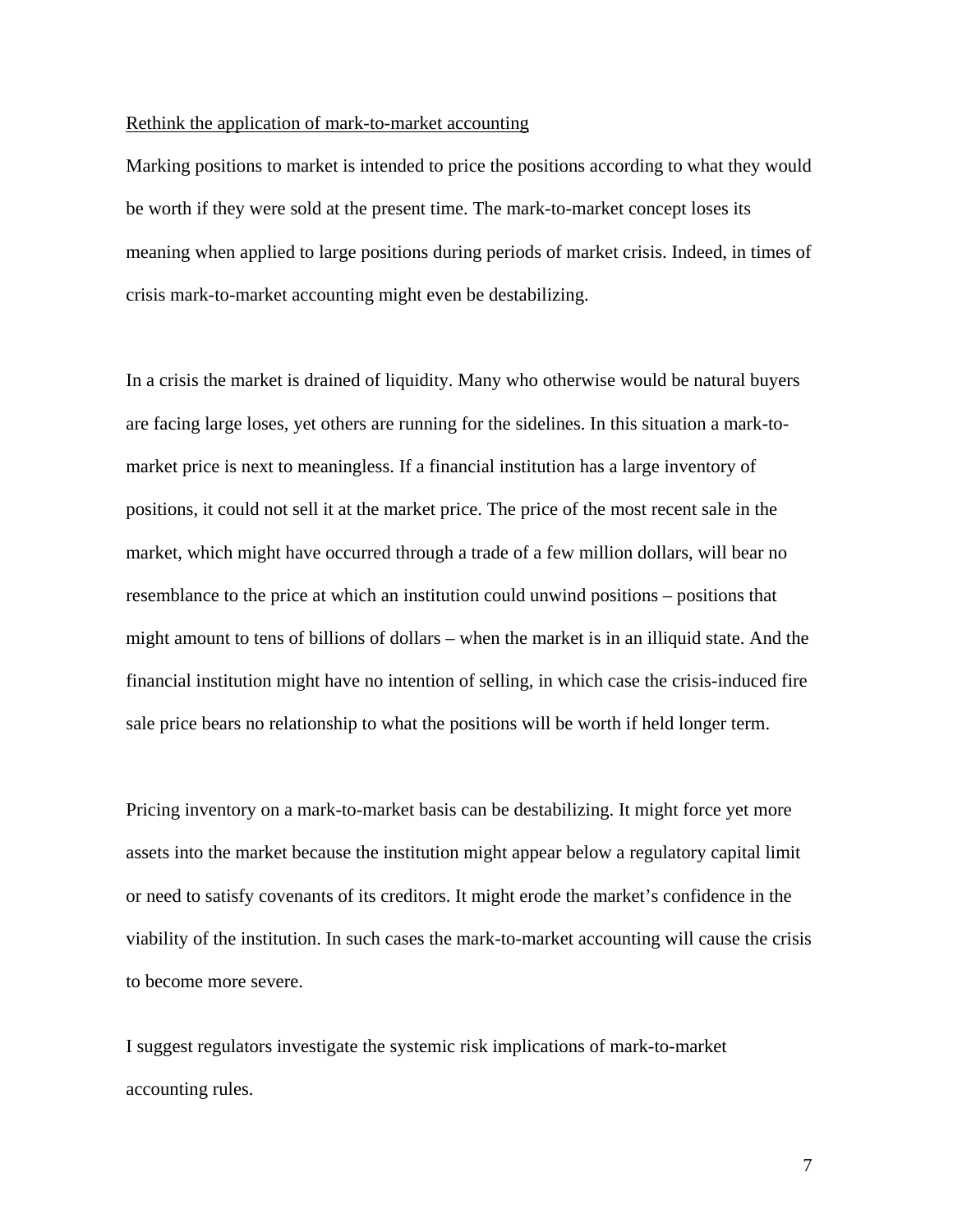# **How regulators can better equip themselves to monitor risk**

#### Get the critical data

Prior to the recent financial crisis my current firm, Bridgewater Associates, performed an analysis of the incredible build up in leverage in derivatives throughout the financial industry. The firm was able to put together a rough but useful picture; however the clearest lesson from the exercise was how little anyone knew about where the risks lie. This finding conforms to my understanding as well.

Regulators are ill-equipped to monitor risk because they lack the right data. This is particularly true when we are looking at the issues of crises and potential systemic risks. As I have already mentioned, what matters for these risks is who is leveraged, what they own and what they owe to whom. Yet regulators do not have the essential information to monitor leverage. They cannot track the concentration of investors by assets or by strategies. Nor can they assess the risks at the foundation of the huge swap and derivatives markets because they do not know the positions of all of the counterparties – who owes what to whom and how losses would propagate if a set of counterparties failed.

It is important for regulators to determine the data that are necessary to monitor the markets for potential dislocations and related crises, and then provide the powers to access these data. Getting the critical data may require looking beyond the banks and even the investment banks into the hedge fund arena. I suggest that a task force be formed to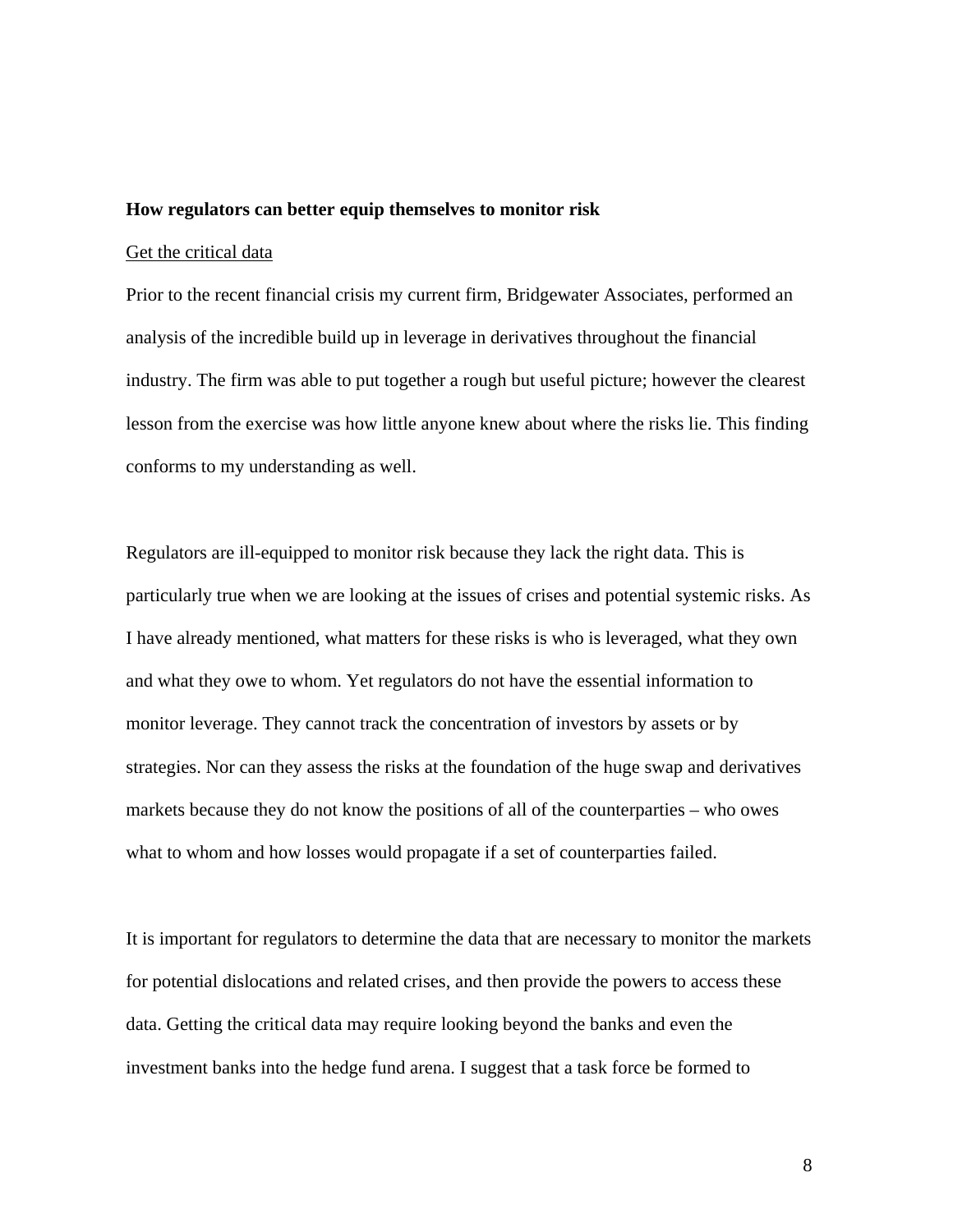determine the data that are necessary to monitor the markets for potential dislocations and related crises, and to weigh the benefits of having such data and how to get it without creating an undue burden. It is difficult for regulators to know what data to get and how, so regulators should to work with an industry body that can facilitate this process.

In getting the critical data, regulators need to keep in mind that attempts to gather more information about financial institutions cannot be so burdensome as to push them off-shore or disturb the functioning of financial markets. For example, it is important to create safeguards to treat these data as proprietary, because broad knowledge of firms' leverage and positions can have an adverse effect on the market, reducing the willingness of investors to take on liquidity in times of crisis because of a fear that others will know their positions and trade against them.

#### Create a regulatory risk management function

In my October 2, 2007 Congressional testimony I suggested the need for "a regulatory body, a government-level risk manager with a role perhaps modeled after that of industrylevel risk managers". I am pleased now to see a similar recommendation come forward from the Department of the Treasury in the form of the role of the market stability regulator.

Such a regulatory body would acquire the relevant data and then use these data to monitor systemic risk. It would have the ability, either directly or in cooperation with other regulators, to put checks on the risk taking activities of the institutions under its purview. It